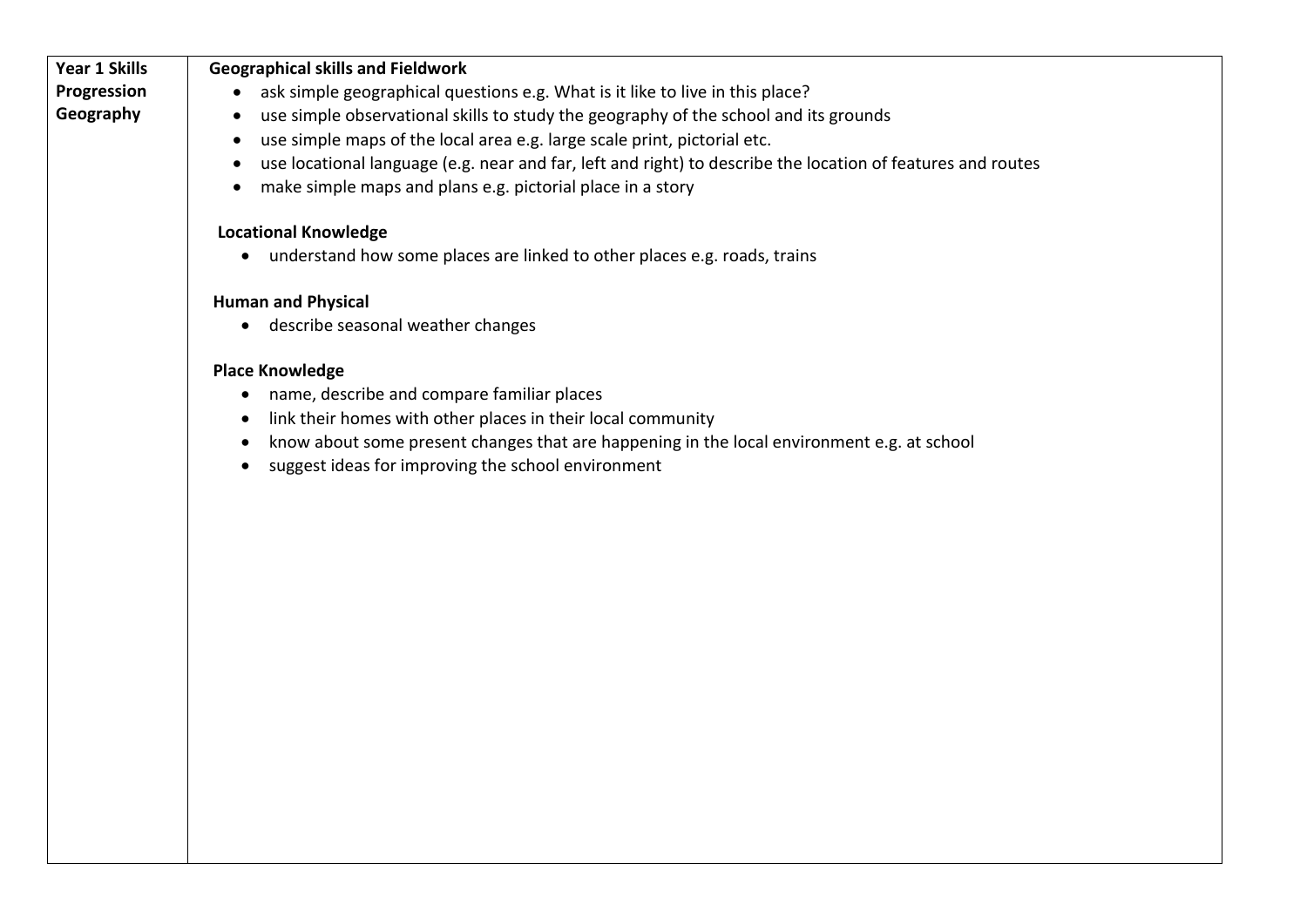| <b>Year 2 Skills</b> | <b>Geographical skills and Fieldwork</b>                                                                                                                                                                                |
|----------------------|-------------------------------------------------------------------------------------------------------------------------------------------------------------------------------------------------------------------------|
| Progression          | use world maps, atlases and globes to identify the United Kingdom and its countries, as well as the countries, continents and                                                                                           |
| Geography            | oceans studied at this key stage (those you study in topics)                                                                                                                                                            |
|                      | use simple compass directions (North, South, East and West) and locational and directional language e.g. near and far; left and<br>$\bullet$<br>right, to describe the location of features and routes on a map         |
|                      | use aerial photographs and plan perspectives to recognise landmarks and basic human and physical features; devise a simple<br>$\bullet$<br>map; and use and construct basic symbols in a key                            |
|                      | use simple fieldwork and observational skills to study the geography of their school and its grounds and the key human and                                                                                              |
|                      | physical features of its surrounding environment                                                                                                                                                                        |
|                      | <b>Location Knowledge</b>                                                                                                                                                                                               |
|                      | name and locate the world's seven continents and five oceans<br>$\bullet$                                                                                                                                               |
|                      | name, locate and identify characteristics of the four countries and capital cities of the United Kingdom<br>$\bullet$                                                                                                   |
|                      | name, locate and identify characteristics of the seas surrounding the United Kingdom<br>$\bullet$                                                                                                                       |
|                      |                                                                                                                                                                                                                         |
|                      | <b>Human and Physical</b>                                                                                                                                                                                               |
|                      | identify seasonal and daily weather patterns in the United Kingdom and the location of hot and cold areas of the world in<br>$\bullet$<br>relation to the Equator and the North and South Poles                         |
|                      | use basic geographical vocabulary to refer to key physical features, including: beach, cliff, coast, forest, hill, mountain, sea,<br>$\bullet$<br>ocean, river, soil, valley, vegetation, season and weather            |
|                      | use basic geographical vocabulary to refer to key human features, including: city, town, village, factory, farm, house, office,<br>port, harbour and shop                                                               |
|                      | <b>Place Knowledge</b>                                                                                                                                                                                                  |
|                      | understand geographical similarities and differences through studying the human and physical geography of a small area of<br>$\bullet$<br>the United Kingdom, and of a small area in a contrasting non-European country |
|                      |                                                                                                                                                                                                                         |
|                      |                                                                                                                                                                                                                         |
|                      |                                                                                                                                                                                                                         |
|                      |                                                                                                                                                                                                                         |
|                      |                                                                                                                                                                                                                         |
|                      |                                                                                                                                                                                                                         |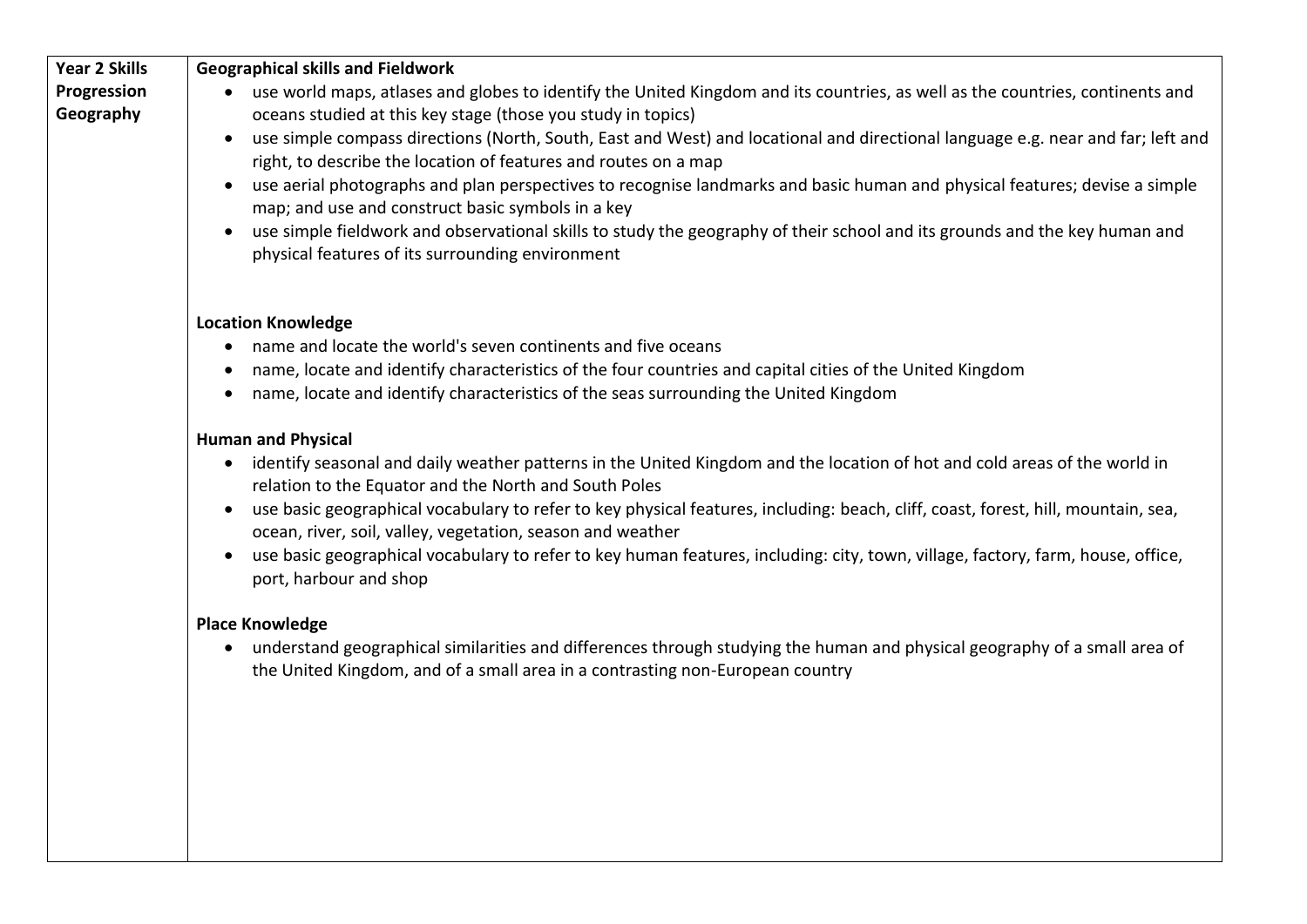| Year 3        | <b>Geographical skills and Fieldwork</b>                                                                                                                                                                                  |
|---------------|---------------------------------------------------------------------------------------------------------------------------------------------------------------------------------------------------------------------------|
| <b>Skills</b> | ask and respond to geographical questions, e.g. Describe the landscape. Why is it like this? How is it changing? What do you<br>$\bullet$                                                                                 |
| Progression   | think about that? What do you think it might be like if continues?                                                                                                                                                        |
| Geography     | analyse evidence and draw conclusions e.g. make comparisons between locations using aerial photos/pictures such as<br>$\bullet$<br>populations, temperatures etc.                                                         |
|               | recognise that different people hold different views about an issue and begin to understand some of the reasons why<br>$\bullet$<br>communicate findings in ways appropriate to the task or for the audience<br>$\bullet$ |
|               | understand and use a widening range of geographical terms e.g. specific topic vocabulary - meander, floodplain, location,<br>$\bullet$<br>industry, transport, settlement, water cycle etc.                               |
|               | use basic geographical vocabulary such as cliff, ocean, valley, vegetation, soil, mountain, port, harbour, factory, office<br>$\bullet$<br>make more detailed fieldwork sketches/diagrams<br>$\bullet$                    |
|               | use fieldwork instruments e.g. camera, rain gauge<br>$\bullet$                                                                                                                                                            |
|               | use and interpret maps, globes, atlases and digital/computer mapping to locate countries and key features<br>$\bullet$                                                                                                    |
|               | use four figure grid references                                                                                                                                                                                           |
|               | use the 8 points of a compass<br>$\bullet$                                                                                                                                                                                |
|               | make plans and maps using symbols and keys<br>$\bullet$                                                                                                                                                                   |
|               | <b>Location knowledge</b><br>identify where countries are within the UK and the key topographical features<br>$\bullet$<br>name and locate the cities of the UK<br>$\bullet$                                              |
|               | <b>Human and Physical</b>                                                                                                                                                                                                 |
|               | identify physical and human features of the locality<br>$\bullet$                                                                                                                                                         |
|               | explain about weather conditions/patterns around the UK and parts of the Europe<br>$\bullet$                                                                                                                              |
|               | <b>Place Knowledge</b>                                                                                                                                                                                                    |
|               | understand why there are similarities and differences between places<br>$\bullet$<br>develop an awareness of how places relate to each other<br>$\bullet$                                                                 |
|               |                                                                                                                                                                                                                           |
|               |                                                                                                                                                                                                                           |
|               |                                                                                                                                                                                                                           |
|               |                                                                                                                                                                                                                           |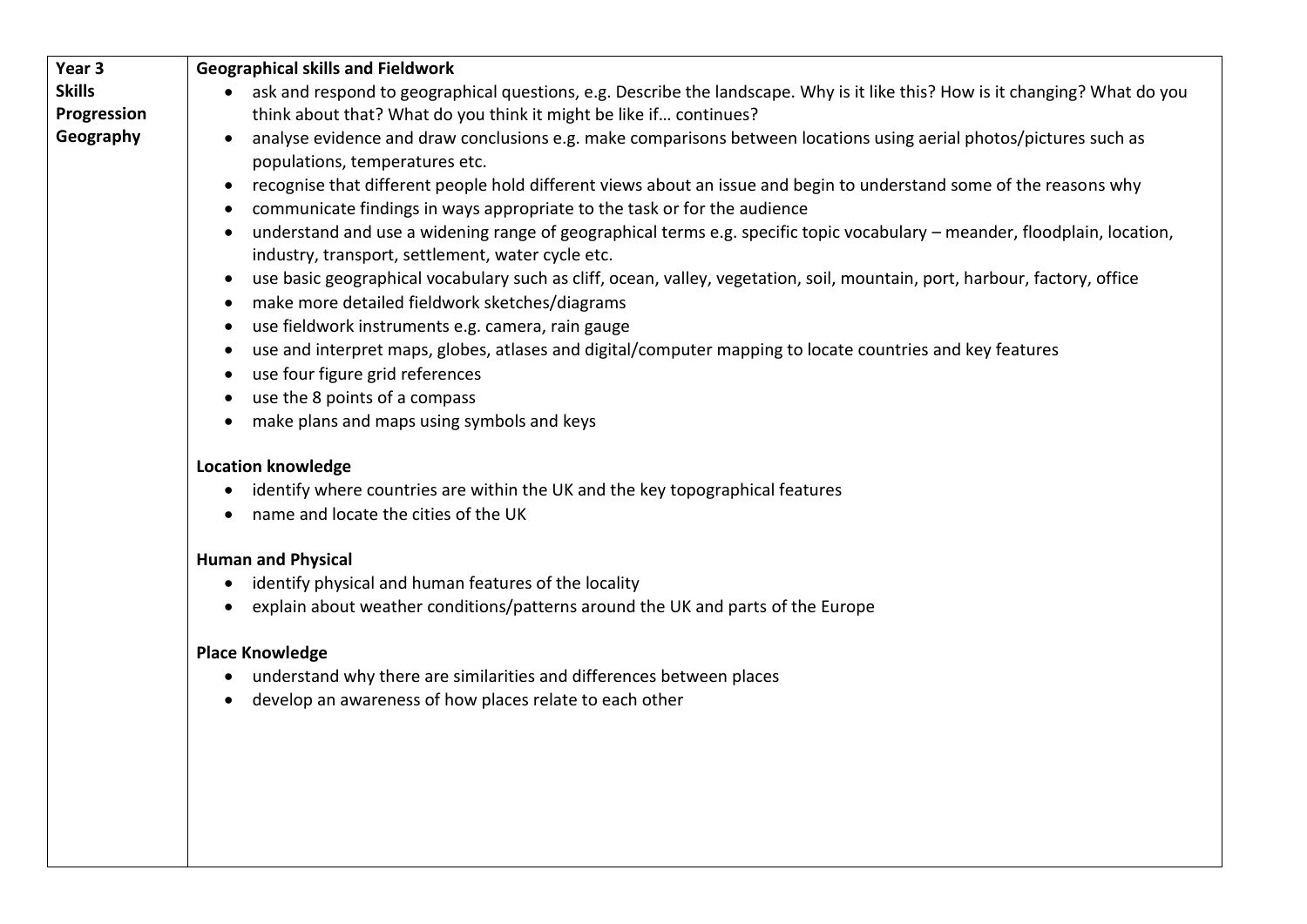| Year 4                    | <b>Geographical Skills and Fieldwork</b>                                                                                                  |
|---------------------------|-------------------------------------------------------------------------------------------------------------------------------------------|
| <b>Skills Progression</b> | understand and use a widening range of geographical terms e.g. specific topic vocabulary - contour, height, valley, erosion,<br>$\bullet$ |
| Geography                 | deposition, transportation, headland, volcanoes, earthquakes etc.                                                                         |
|                           | measure straight line distances using the appropriate scale<br>$\bullet$                                                                  |
|                           | explore features on OS maps using 6 figure grid references                                                                                |
|                           | draw accurate maps with more complex keys                                                                                                 |
|                           | plan the steps and strategies for an enquiry                                                                                              |
|                           | <b>Location Knowledge</b>                                                                                                                 |
|                           | recognise the different shapes of the continents                                                                                          |
|                           | demonstrate knowledge of features about places around him/her and beyond the UK                                                           |
|                           | identify where countries are within Europe, including Russia                                                                              |
|                           | recognise that people have differing qualities of life living in different locations and environments                                     |
|                           | know how the locality is set within a wider geographical context                                                                          |
|                           |                                                                                                                                           |
|                           | <b>Human and Physical</b>                                                                                                                 |
|                           | describe human features of the UK regions, cities and/or counties<br>$\bullet$                                                            |
|                           | understand the effect of landscape features on the development of a locality<br>$\bullet$                                                 |
|                           | describe how people have been affected by changes in the environment                                                                      |
|                           | explain about natural resources e.g. water in the locality                                                                                |
|                           | explore weather patterns around parts of the world                                                                                        |
|                           | <b>Place Knowledge</b>                                                                                                                    |
|                           | know about the wider context of places - region, country<br>$\bullet$                                                                     |
|                           | understand why there are similarities and differences between places<br>$\bullet$                                                         |
|                           |                                                                                                                                           |
|                           |                                                                                                                                           |
|                           |                                                                                                                                           |
|                           |                                                                                                                                           |
|                           |                                                                                                                                           |
|                           |                                                                                                                                           |
|                           |                                                                                                                                           |
|                           |                                                                                                                                           |
|                           |                                                                                                                                           |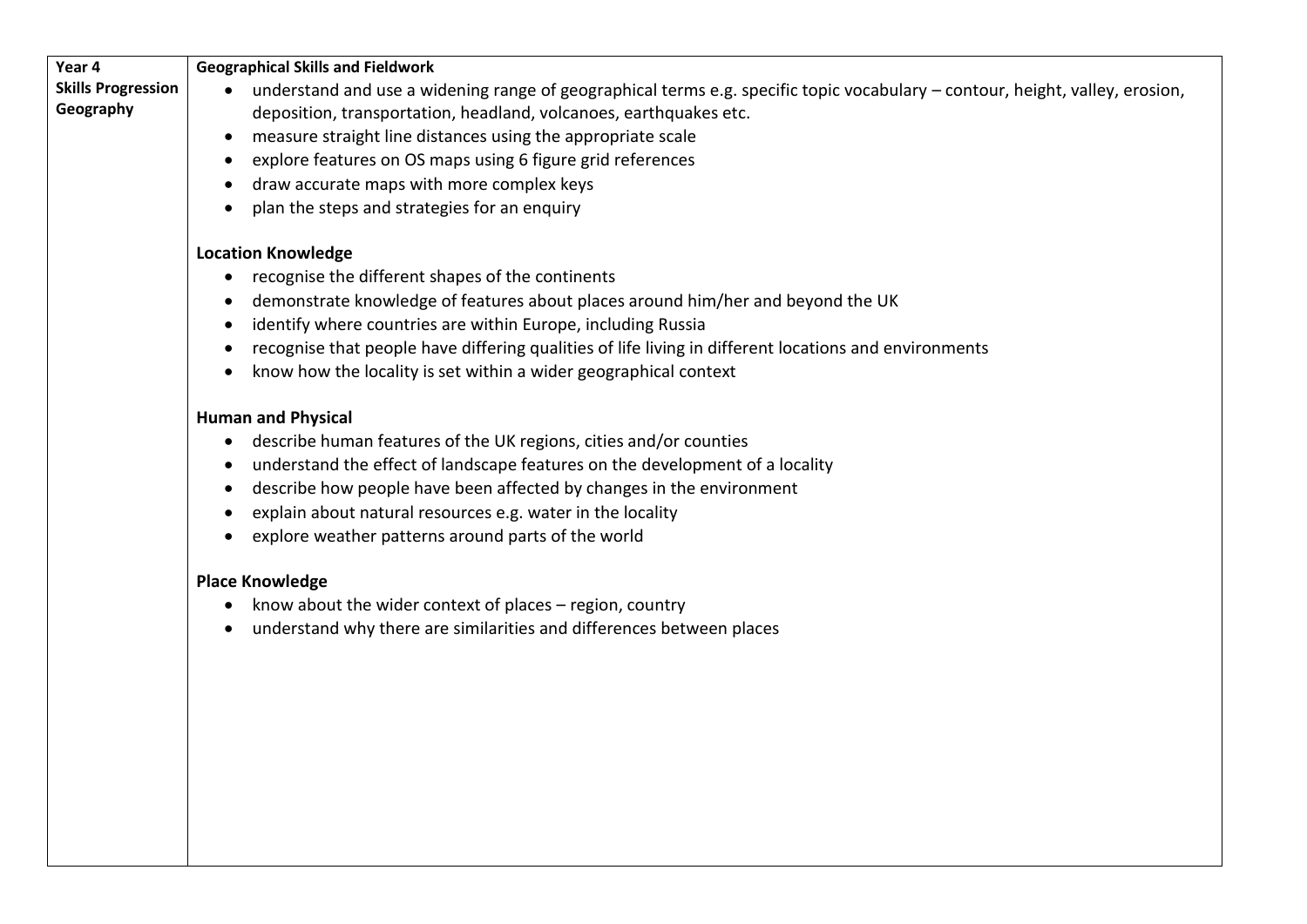| Year 5                | <b>Geography skills and Fieldwork</b>                                                                                                    |
|-----------------------|------------------------------------------------------------------------------------------------------------------------------------------|
| <b>Progression of</b> | understand and use a widening range of geographical terms e.g. specific topic vocabulary - climate zones, biomes and<br>$\bullet$        |
| skills                | vegetation belts, rivers, mountains, volcanoes and earthquakes, and the water cycle                                                      |
| Geography             |                                                                                                                                          |
|                       | <b>Location Knowledge</b>                                                                                                                |
|                       | identify and describe the significance of the Prime/Greenwich Meridian and time zones including night and day                            |
|                       | recognise the different shapes of countries                                                                                              |
|                       | identify the physical characteristics and key topographical features of the countries within North America<br>$\bullet$                  |
|                       | know about the wider context of places e.g. county, region, country<br>$\bullet$                                                         |
|                       | know and describe where a variety of places are in relation to physical and human features                                               |
|                       | know the location of: capital cities of countries in the British Isles and UK, seas around the UK, European Union countries with         |
|                       | high populations and large areas and the largest cities in each continent                                                                |
|                       | <b>Human and Physical</b>                                                                                                                |
|                       | know about the physical features of coasts and begin to understand erosion and deposition<br>$\bullet$                                   |
|                       | understand how humans affect the environment over time                                                                                   |
|                       | know about changes to the world environments over time<br>$\bullet$                                                                      |
|                       | understand why people seek to manage and sustain their environment                                                                       |
|                       |                                                                                                                                          |
|                       | <b>Place Knowledge</b>                                                                                                                   |
|                       | compare the physical and human features of a region of the UK and a region of North America, identifying similarities and<br>differences |
|                       |                                                                                                                                          |
|                       |                                                                                                                                          |
|                       |                                                                                                                                          |
|                       |                                                                                                                                          |
|                       |                                                                                                                                          |
|                       |                                                                                                                                          |
|                       |                                                                                                                                          |
|                       |                                                                                                                                          |
|                       |                                                                                                                                          |
|                       |                                                                                                                                          |